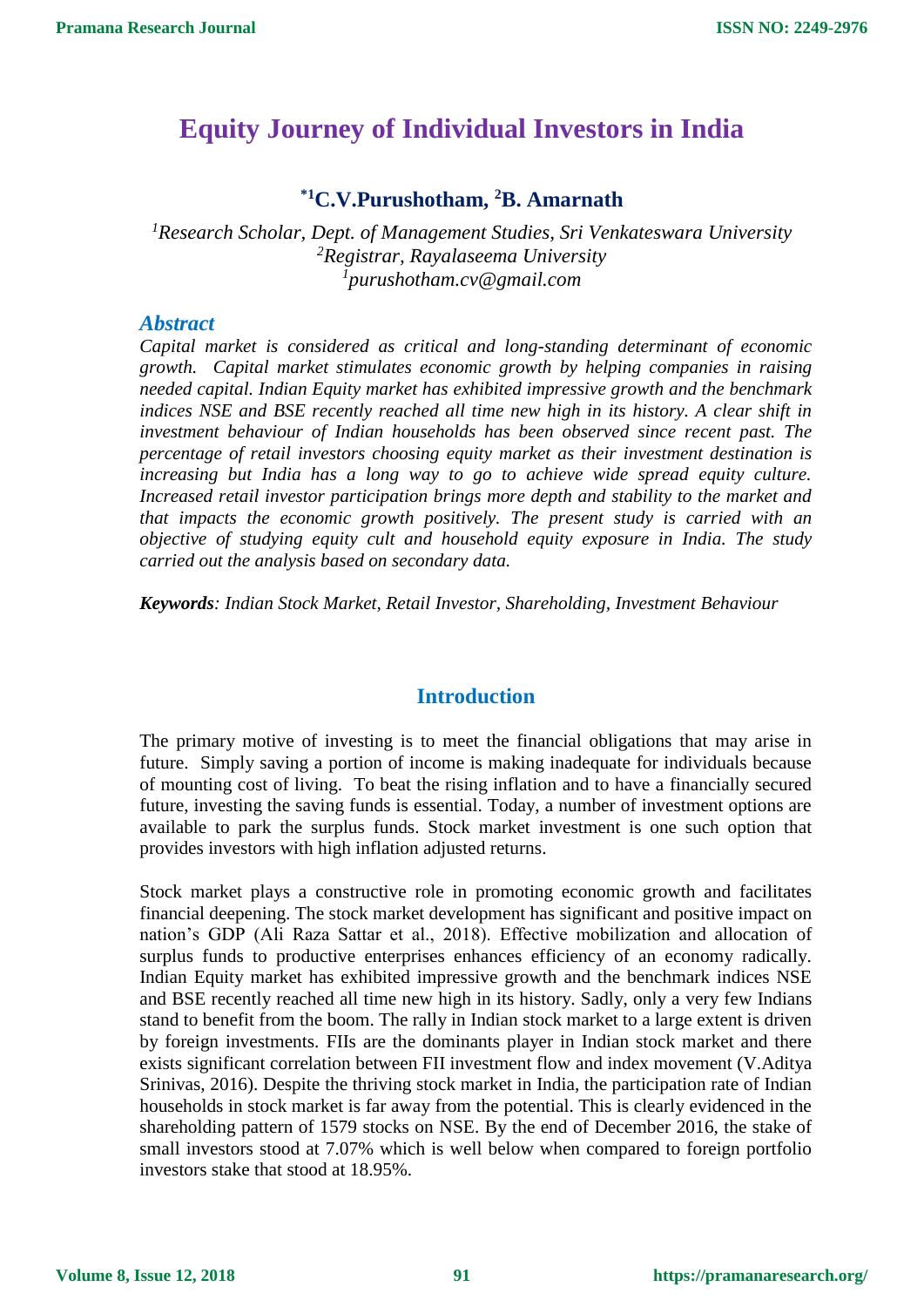The risk-averse nature and the quest for safe bets have been driving Indian households allocating a major portion of savings to unproductive assets. Individuals risk perceptions on stock market investment outweigh the impressive returns delivered by stock market and making them to low equity exposure. Broad participation particularly the household participation is crucial for a financial market to be strong and vibrant as it makes the domestic market less vulnerable to global shocks

## **Objective of the study**

The primary objective of the study is to understand equity culture in India and household (retail) exposure to equity asset class.

## **Methodology**

The study is based on secondary data and the nature of the study is descriptive. The study collected data from regulatory reports, online news articles and research journals.

## **Analysis & Findings**

The savings and investment pattern of Indian households undergone major changes over a period of time. The asset portfolio of households majorly comprised of physical assets till 1979-80. Between 1980-81 and 1989-90, both the physical and financial savings on an average share the same percentage in total household savings. The proportion of financial savings to total household savings crossed 60% and reached peak in the year 1994-95. From 2000-05, households reversed the saving pattern and routed a significant portion to physical assets and the same trend continued till 2011-12. The preference for financial assets over physical assets started increasing and the share of financial savings increased from 31% in 2011-12 to 42% in the year 2016-17.



Source**:** RBI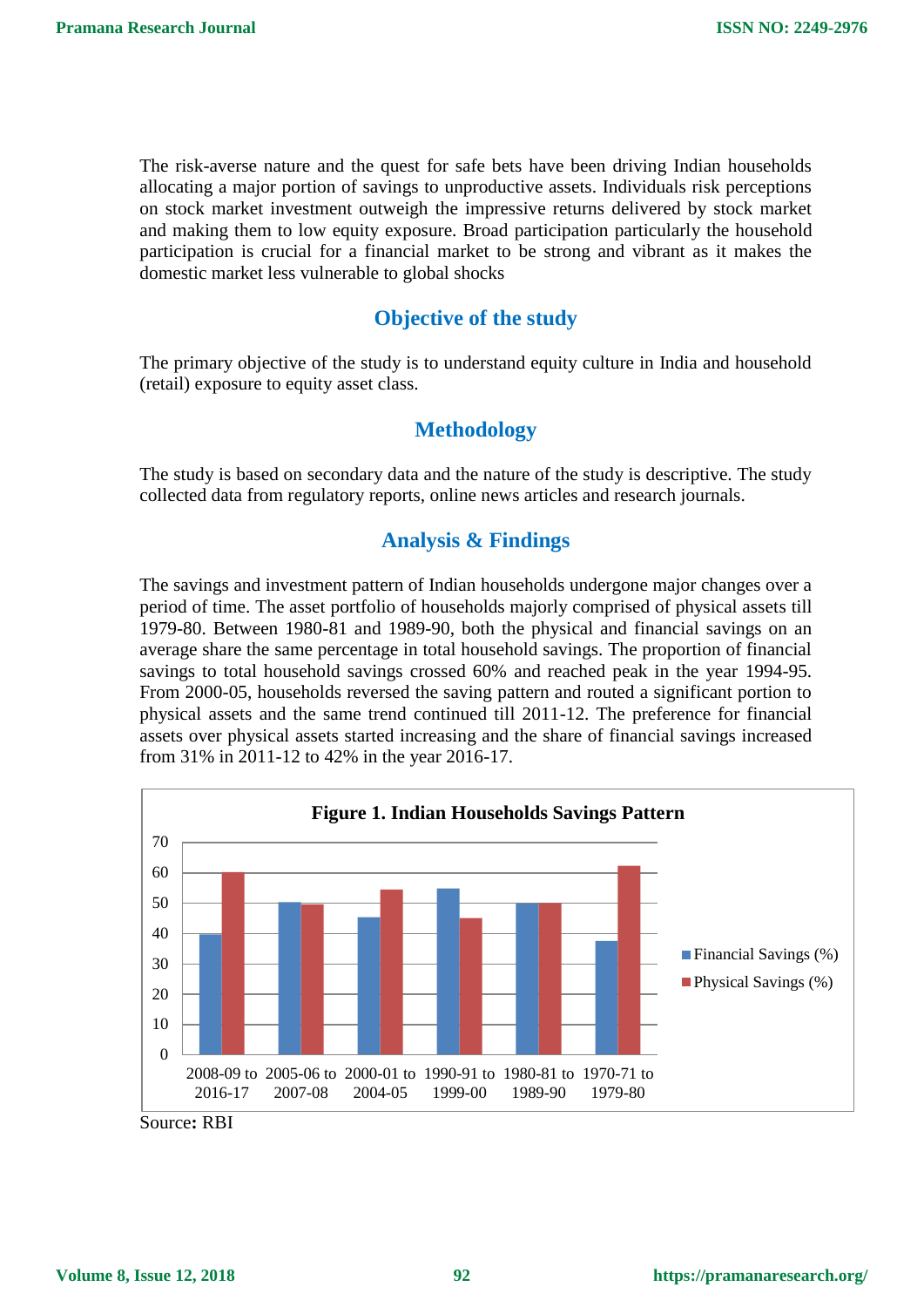| Year                  | <b>Bank</b>     | Life             | <b>PPF</b> | Shares $\&$       |
|-----------------------|-----------------|------------------|------------|-------------------|
|                       | <b>Deposits</b> | <b>Insurance</b> |            | <b>Debentures</b> |
|                       |                 | <b>Funds</b>     |            |                   |
| $2010 - 11$ to        | 52.72           | 20.13            | 15.55      | 1.75              |
| 2016-17               |                 |                  |            |                   |
| $2000 - 01$ to        | 44.46           | 17.14            | 12.78      | 4.06              |
| 2009-10               |                 |                  |            |                   |
| 1990-91 to            | 34.71           | 10.13            | 18.83      | 7.04              |
| 1999-00               |                 |                  |            |                   |
| 1980-81 to            | 40.32           | 7.54             | 17.46      | 3.9               |
| 1989-90               |                 |                  |            |                   |
| 1970-71 to            | 45.61           | 9.03             | 19.56      | 1.45              |
| 1979-80               |                 |                  |            |                   |
| $\sim$<br>nn <b>r</b> |                 |                  |            |                   |

|  | Table 1. Trends in Allocation of Household Financial Savings in India |  |                          |
|--|-----------------------------------------------------------------------|--|--------------------------|
|  |                                                                       |  | (Figures in Percentages) |

Source: RBI

The analysis discloses the fluctuating investment trend of Indian households. Bank deposits continue to dominate with more than 40% (on average) of household financial investment. Shares and debentures were not seen as a lucrative investment medium by Indian households till 1979-80. The period between 1980-81 and 1999-2000 saw a marginal increase in allocation of financial savings to corporate securities. The share of corporate securities in household financial asset portfolio stood around 10% between 1991-92 and 1994-95. However, after global financial crisis, the preference for bank deposits increased and the share of corporate securities in the financial asset portfolio of households saw a sharp decline from 9.62% in 2007-08 to 2.58% in 2016-17. The average household investment in shares  $\&$ debentures between 2000-01 and 2016-17 stood at 3.11% which indicates the huge untapped potential for investment in securities market.

Equity culture in India is not that robust when compared to its peers and other developed economies. The proportion of financial savings in equities and the percentage of population investing in stock market is far less when to that of developed nations.

| Country      | <b>Percentage of Population</b><br><b>Investing in Stock Market (%)</b> |
|--------------|-------------------------------------------------------------------------|
| <b>USA</b>   | 54                                                                      |
| Hong Kong    | 48                                                                      |
| Japan        | 40.24                                                                   |
| China        | 9.48                                                                    |
| Australia    | 31                                                                      |
| Malaysia     | 7.9                                                                     |
| <b>India</b> | 2.3                                                                     |

 **Table 2. Stock Market Participation across Countries**

Source: Compiled from Various Sources

According to Gallup survey 2017, on an average, one in two U.S. adults has invested money in stocks. Other economies like Hong Kong, Japan, Australia, China, Korea and Malaysia stay a much head of India in stock market investor population. Based on Demat account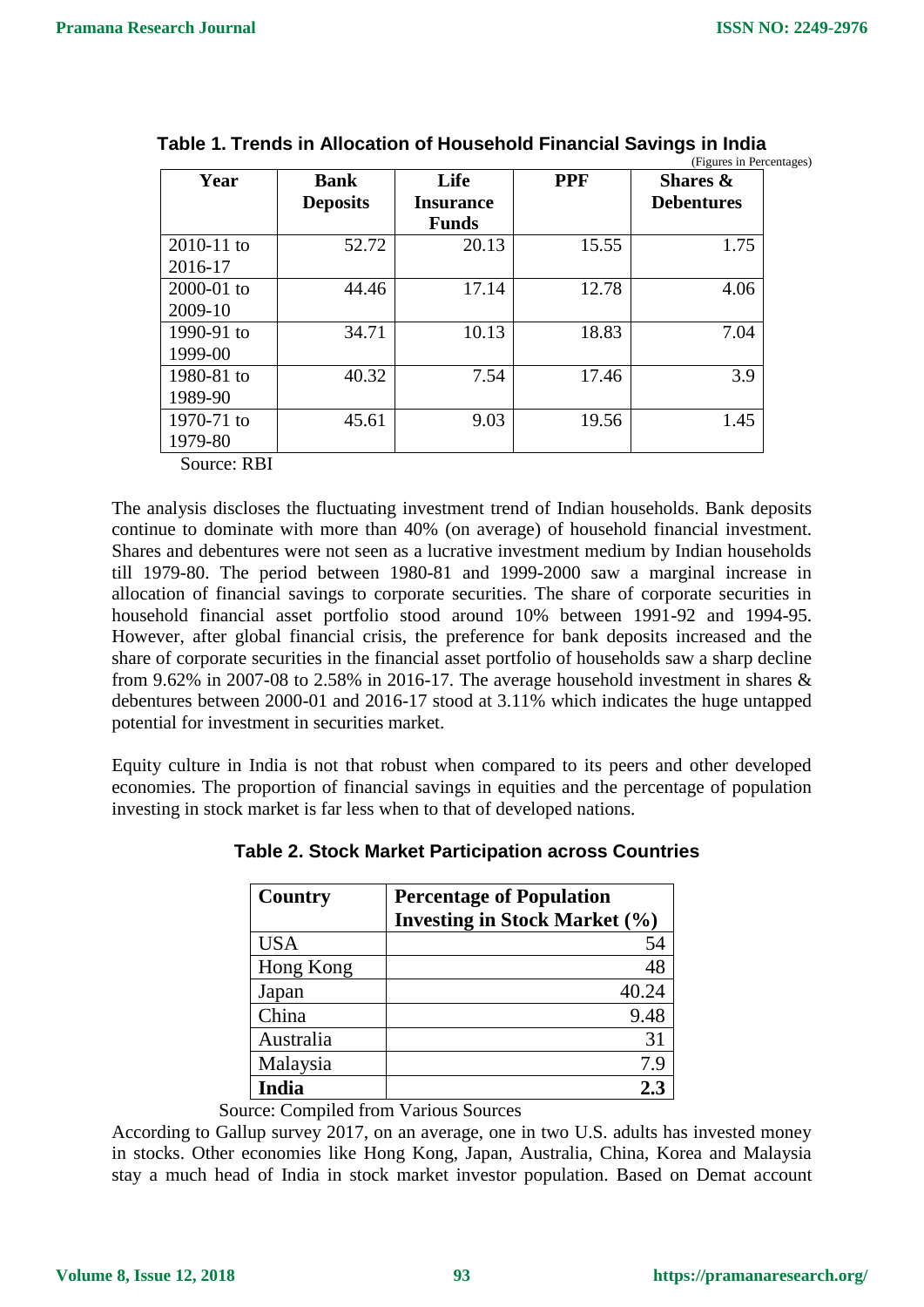statistics, in India by the end of 2017, only one (approximately) in fifty people have participated in securities market. The growth in household financial saving is not translated into stock investments. Over a period of 5 years, between 2012-13 and 2016-17, the net financial savings of household recorded an average annual growth of 10.6% whereas during the same period, the average annual growth in Demat accounts was just 6.9%.

| Year      | <b>Demat Accounts</b><br>$(CDSL + NSDL)$ (in<br><b>Millions</b> ) | Annual Growth (%) |
|-----------|-------------------------------------------------------------------|-------------------|
| $Mar-10$  | 171.7                                                             | 12.87             |
| $Mar-11$  | 190.24                                                            | 10.80             |
| $Mar-12$  | 199.65                                                            | 4.95              |
| $Mar-13$  | 210.15                                                            | 5.26              |
| Mar- $14$ | 218.34                                                            | 3.90              |
| $Mar-15$  | 233.18                                                            | 6.80              |
| Mar-16    | 253.57                                                            | 8.74              |
| $Mar-17$  | 278.47                                                            | 9.82              |
| $Mar-18$  | 319.32                                                            | 14.67             |

#### **Table 3. Demat Account Statistics in India**

Source: NSDL, CDSL

The other discouraging fact about equity market in India is that investors' participation is highly skewed across states and the ownership is largely concentrated at firm level. Out of 29 states and 7 union territories, only five states accounted for little less than 60% of the India's registered stock market investors. The state of Maharashtra holds the lion share with more than 5% population investing in stock market. In addition, Indian firms displayed high concentrated ownership with the 3 largest shareholders holding a more than one half (55%) of the firm's capital.

Based on the household surveys conducted in India, the preference for direct equity ownership is found high till the first half of last decade. It is evidenced in the Household Investors Survey 2004 that, three in four sample households were invested in equity, where as it was just one in three incase of mutual funds. The results of the SEBI NCAER investor Survey 2011 demonstrated shift in mode of equity ownership of Indian household investors. Out of 24.5 million household investors in India, about 43% were invested in mutual funds where as 32% in equity (both IPO and Secondary Markets) .The preference for indirect equity ownership over direct equity ownership is clearly increasing.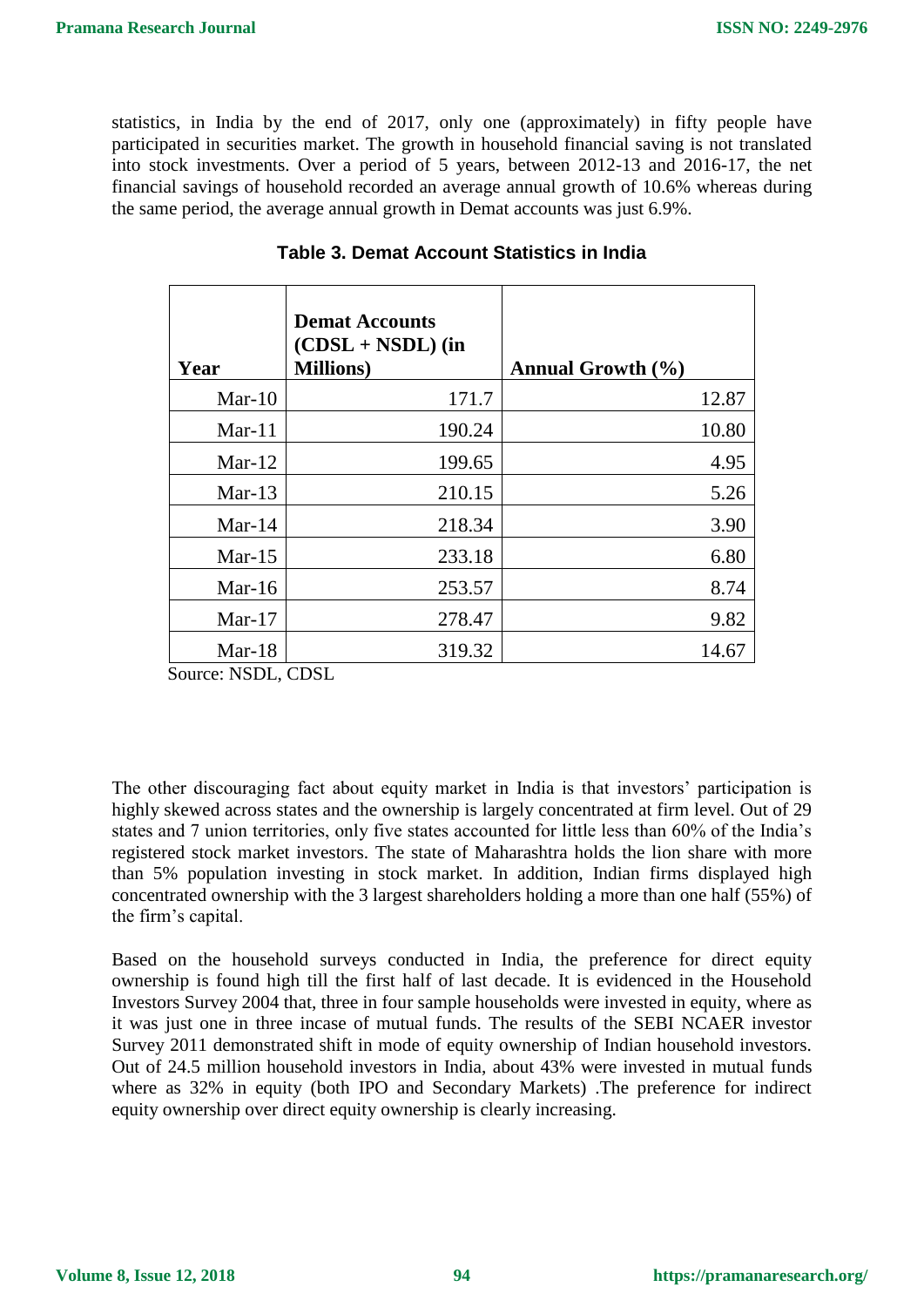

#### **Figure 2. Preferred Method of Equity Investment**

#### Source: NSDL, CDSL, AMFI

The above chart exhibits that the growth in equity oriented mutual fund folios is better than the growth in Demat accounts in India. Over a period of four years from 2014-15 to 2017-18, the average annual growth in Demat accounts and equity mutual fund folios are 10% and 16% respectively. On an average, the growth in investor accounts in equity mutual funds are little more than 1.5 times compared to investor accounts growth in equity market between 2014-15 to 2017-18.

Further, the percentage of average daily traded volume of retail category to total cash market average daily traded volume fell from over 80% in 2003 to under 35% in 2013. By the end of March 2017, the share of retail investors with in cash market turnover stood at 54.6%. On the other hand, retail investors' investment in equity oriented mutual funds have grown more than four-fold from  $\overline{5}$ .71012.71 crores of AUM as on March 31, 2009 to  $\overline{5}$ 3.79.476.82 crores as on March 31, 2018.

#### **Conclusion**

Equity market in India is underpenetrated despite its substantial performance and growth. The share of equity savings as a percentage of financial savings stood 5% in India which is considerably low when compared to other economies like United States, China, Brazil, Indonesia etc. Further the spread of equity cult is also not even in India. Only a few states accounted for a significant share in stock market turnover. The main reason behind the low exposure to equity by household segment is volatility. Foreign investment flows into the equity market are the major contributor to volatility. Increased domestic participation, household (retail) in particular brings more depth and stability to the market. Hence it is imperative to educate and safeguard the interest of small investors to increase their presence in the equity market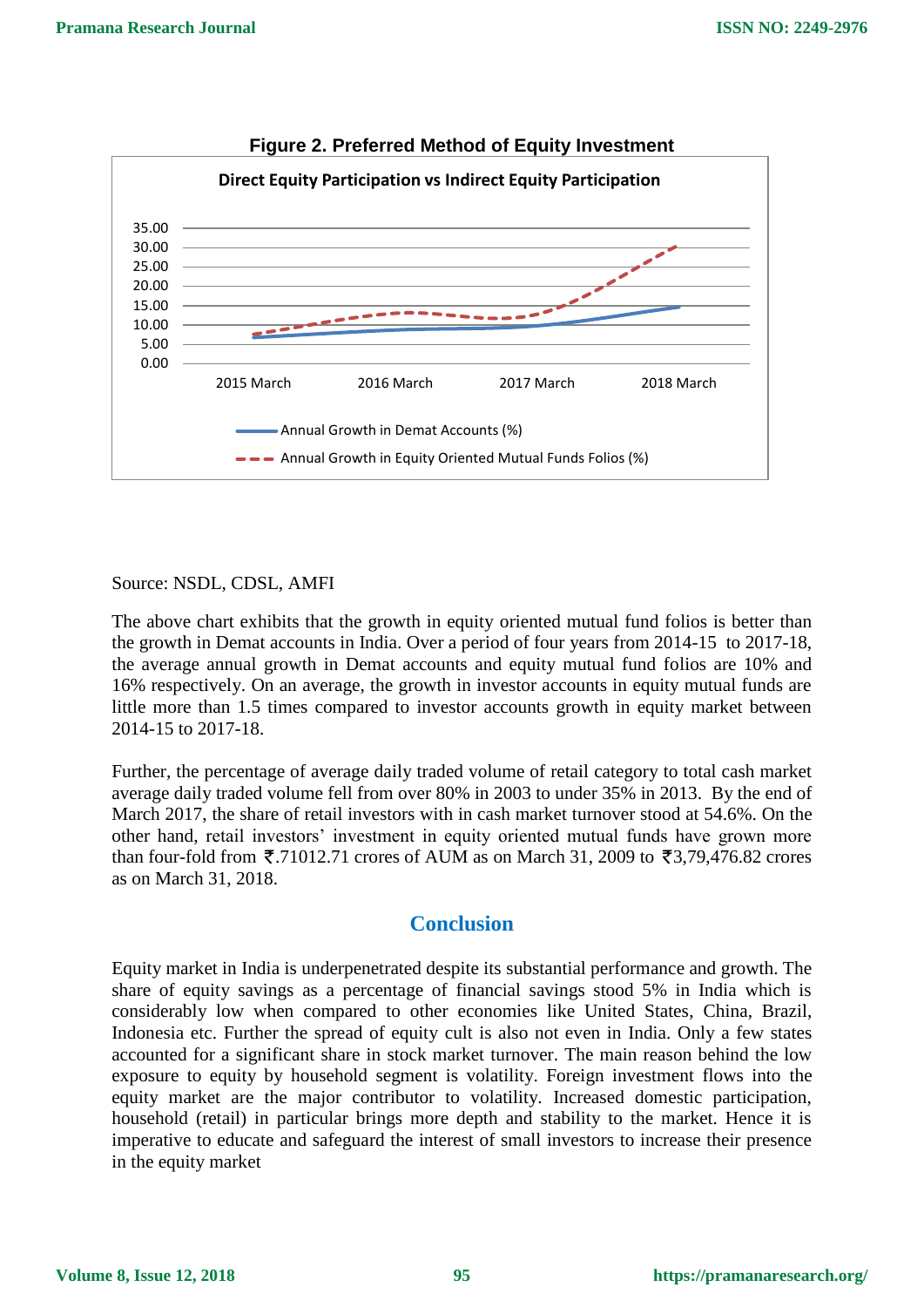## *References*

*[1] Ali Raza Sattar, Muhammad Aamir Ali, Mohsin Rehman and Sehrish Naeem, "The Impact of Stock Market Development on Economic Growth; A Panel Study in the Economies of Pakistan, India and China", Austin Journal of Business Administration and Management, vol. 2, no. 1, (2018), pp. 1-6.*

*[2] ASX Australian Investor Study, Deloitte Access Economics, (2017).*

*[3] China Securities Depository and Clearing Corporation Limited (CSDC) - Weekly Securities Investors Statistics, December 31, 2017.*

*[4] [Dhiraj Nayyar,](https://www.livemint.com/Search/Link/Author/Dhiraj%20Nayyar) "India Needs to Get Retail Investors into the Game", Live mint, April 09, 2015, https://www.livemint.com/Opinion/JRbadm1Y3lliAE6c8Q150N/India-needs-to-getretail-investors-into-the-game.html.*

*[5] GfK Hong Kong, Retail Investor Study, Investor Education Centre, December 2017.*

*[6] Growing the Market Place - Creating Future Value , Annual Report, Bursa Malaysia (2017).*

*[7] How Households Save and Invest: Evidence from NCAER Household Survey, National Council of Applied Economic Research, SEBI, July 2011.*

*[8] Indian Household Investors Survey 2004, The Changing Market Environment Investors' Preferences Problems Policy Issues, Society for Capital Market Research & Development, June 2005.*

*[9] Investor Presentation, BSE Limited, November 2017.*

*[10] Jeffrey M. Jones, "U.S. Stock Ownership Down Among All but Older, Higher-Income", Gallup, May 24, 2017. https://news.gallup.com/poll/211052/stock-ownership-down-amongolder-higher-income.aspx.*

*[11] NSE Market Pulse, March 2017.*

*[12] OECD Equity Markets Review: Asia 2017. www.oecd.org/corporate/OECD-Equity-Markets-Review-Asia-2017.pdf.*

*[13] [Sachin P. Mampatta,](https://www.livemint.com/Search/Link/Author/Sachin%20P.%20Mampatta) "Majority of States have Very Few Stock Market Investors", Live Mint, February 22, 2017, https://www.livemint.com/Money/kKNhSzmjqbQa7VOuLRWedJ/Majority-of-states-havevery-few-stock-market-investors.html.*

*[14] Handbook of Statistics on Indian Securities Market, SEBI, (2017)*

*[15] Shreesh Biradar, "Promoters and Foreign Investors Own Most of India's Stocks, but the Retail Investor is Big Too", Capital Mind, April 27, 2017. https://capitalmind.in/2017/04/chart-promoters-and-foreign-investors-own-most-of-indiasstocks-but-the-retail-investor-is-big-too/.*